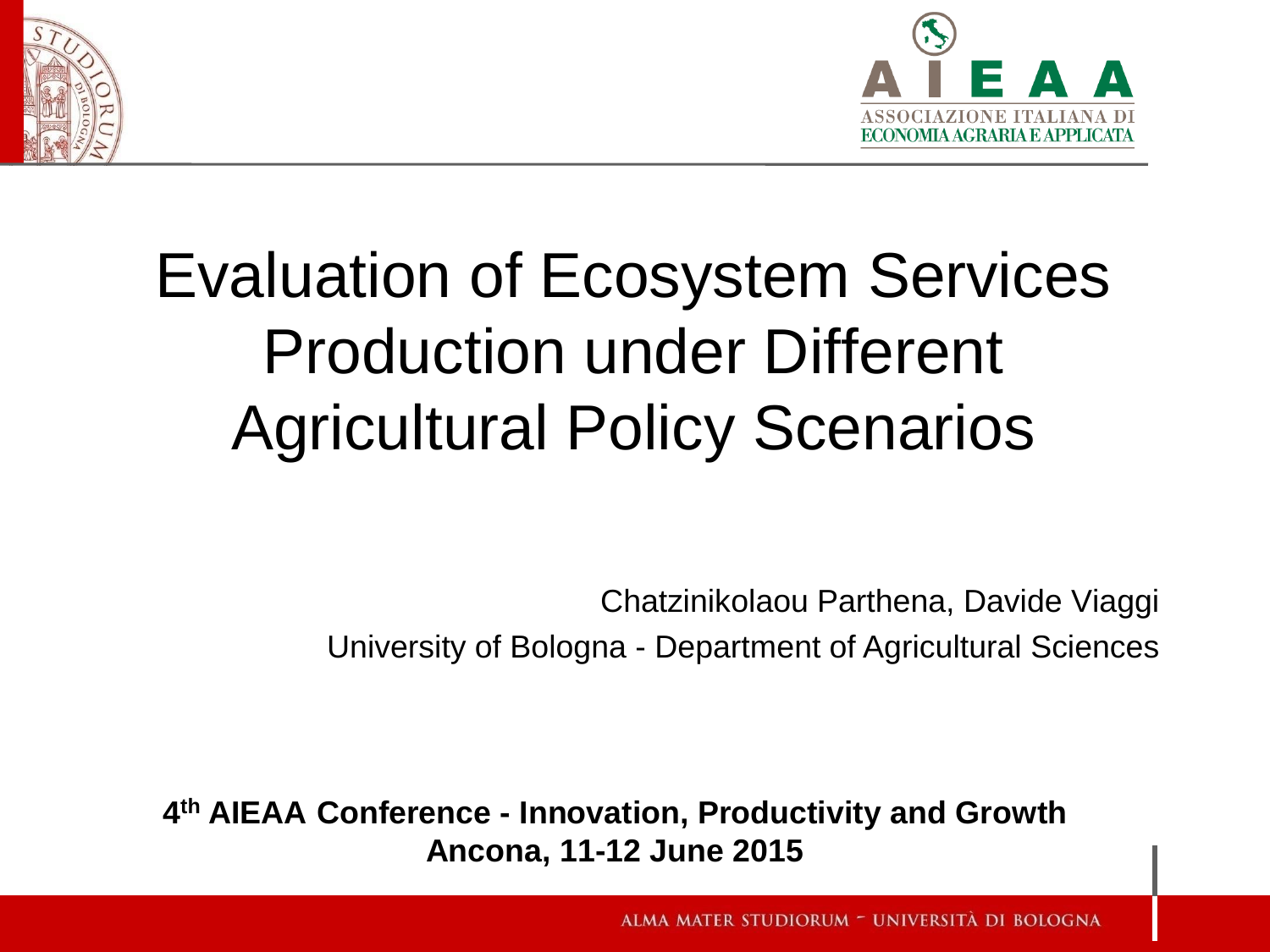

### **Overview**

- Introduction
- Objective
- Methodology
- Area of Study & Data
- Results
- Conclusions
- Further Steps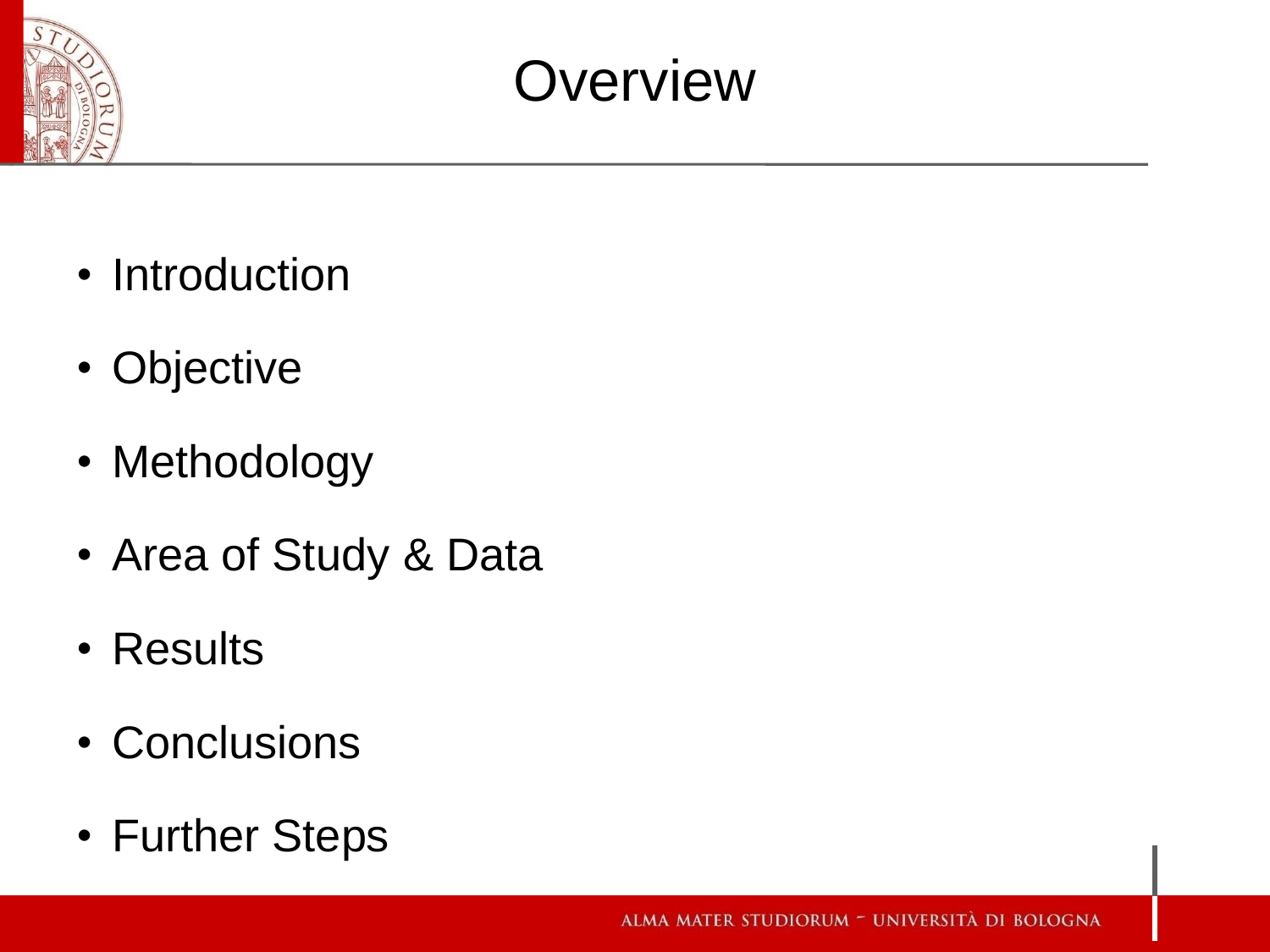

## Introduction

- Ecosystem services (ES) are the benefits that humans derive from ecosystems. The concept is integrated in current biodiversity policies at global and European level.
- Agriculture and ES are interrelated in at least three ways:
	- agro-ecosystems generate beneficial ES such as soil retention, food production,
	- agro-ecosystems receive beneficial ES from other ecosystems such as pollination,
	- ES from non-agricultural systems may be impacted by agricultural practices.
- The EU's regional and cohesion policies recognize the importance of investing in natural ecosystems, green areas, floodplains, nature for recreation, as a source of economic development.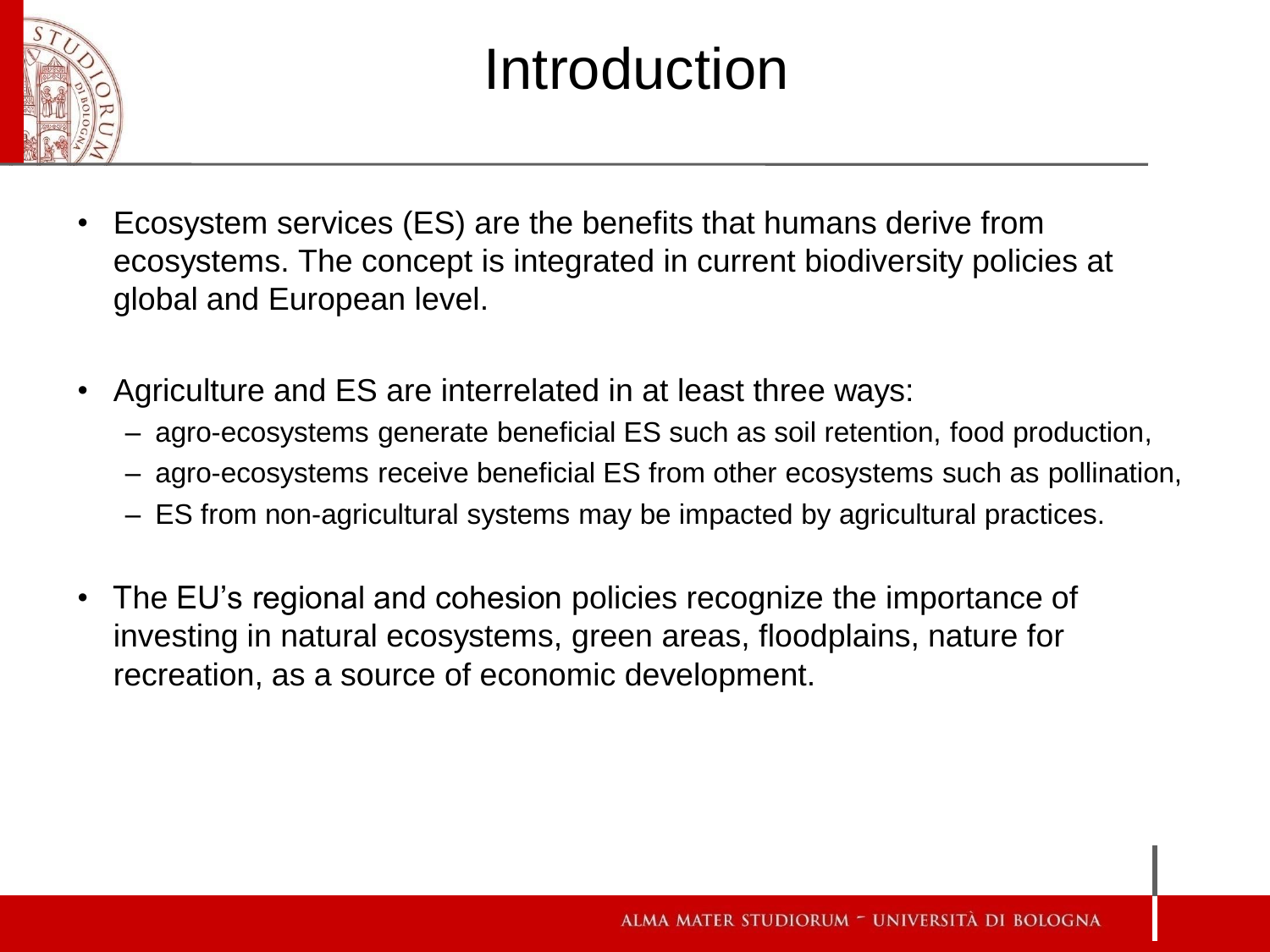

## **Objective**

Evaluation of the provision of **Ecosystem Services**. Focus on:

- **different categories** of the ES
- a set of **indicators** non-overlapping and without redundancy,
- assessing different aspects of ES:
	- the capacity of ecosystems to provide services,
	- changes in the provision of ES, and
	- benefits thus derived.

**Overall aim**: to contribute in understanding and improving valuation methods for ecosystems, in an attempt to provide an instrument that contributes to closing the gap between the ES concept, regional planning and agricultural policies.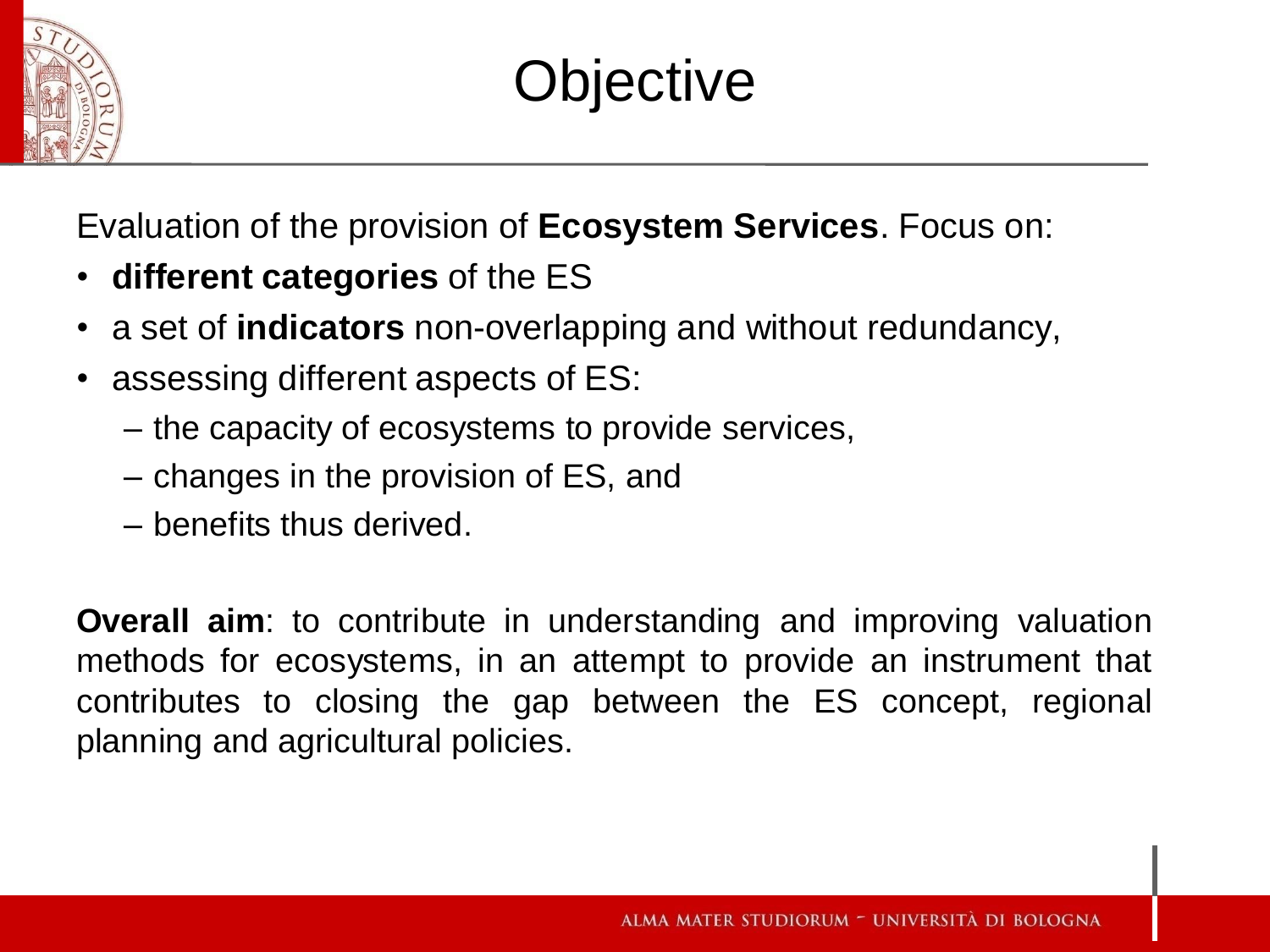

# **Methodology**

- Need for a multicriteria method adapted to problems where a finite number of alternatives are to be evaluated considering several and conflicting criteria.
- An out ranking method is suitable for the concept, based on pair wise comparison of different alternatives.
- PROMETHEE (Preference Ranking Organization Method for Enrichment Evaluations), one of the most recent MCDA outranking methods (developed by Brans (1985) extended by Vincke and Brans (1992), in comparison with other outranking methods: (Macharis 2004)
	- the mathematical model is relatively understandable by the decision makers,
	- does not aggregate good scores on some criteria and bad scores on other criteria,
	- has less pairwise comparisons,
	- does not have the artificial limitation of the use of the 9-point scale for evaluation,
	- allows flexibility in determination of the weights.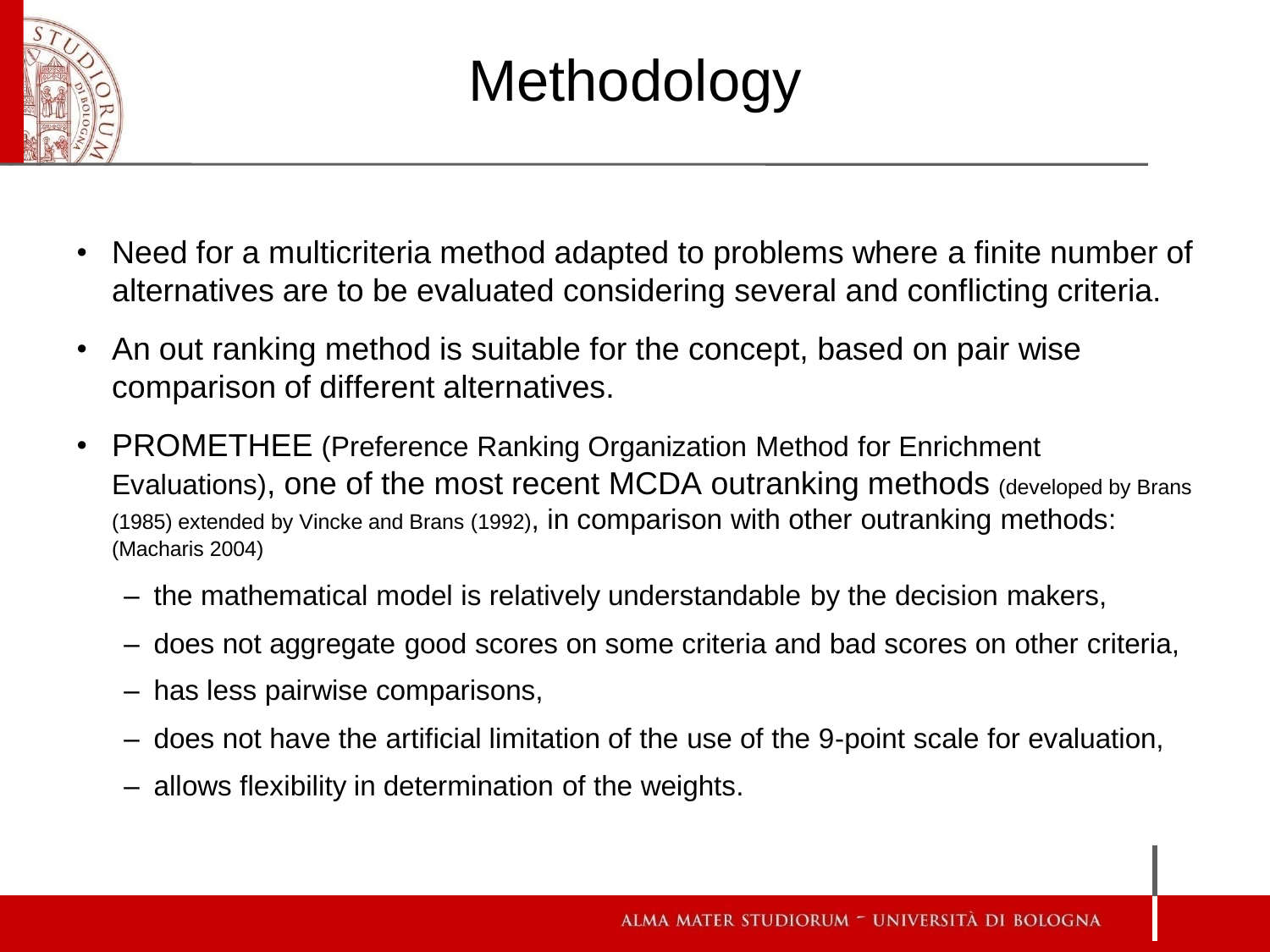

# PROMETHEE II - Modeling Framework

- The multicriteria problem  $Max{f_1(a), ... f_k(a)}, a \in K}$ , where K is a finite set of actions and  $f_i$ ,  $i = 1, ... k$ , are criteria to be evaluated.
- The preference structure of PROMETHEE is based on pair wise comparisons. The deviation  $(d)$  between two alternatives on a particular criterion is considered.
- For each criterion we consider a corresponding preference function  $P$ .
- $H(d)$  is an increasing function of the difference d between the performances  $P(a,b)$  $(a, b),$ *when d*  $\geq$ 0  $\left\lceil$ *H d*  $\left( d\right)$  $=$  $\left\{ \right.$  $P(b, a)$  $(b, a),$ *when d*  $\leq$ 0  $\overline{\mathcal{L}}$
- The multicriteria preference index  $\Pi$  is then defined as the weighted **average** of the preference functions Pi:

$$
\Pi(\alpha, b) = \frac{\sum_{i=1}^{k} \pi_i P_i(\alpha, b)}{\sum_{i=1}^{k} \pi_i}
$$

 $P(\alpha, b)$ : the preference function

k: the alternatives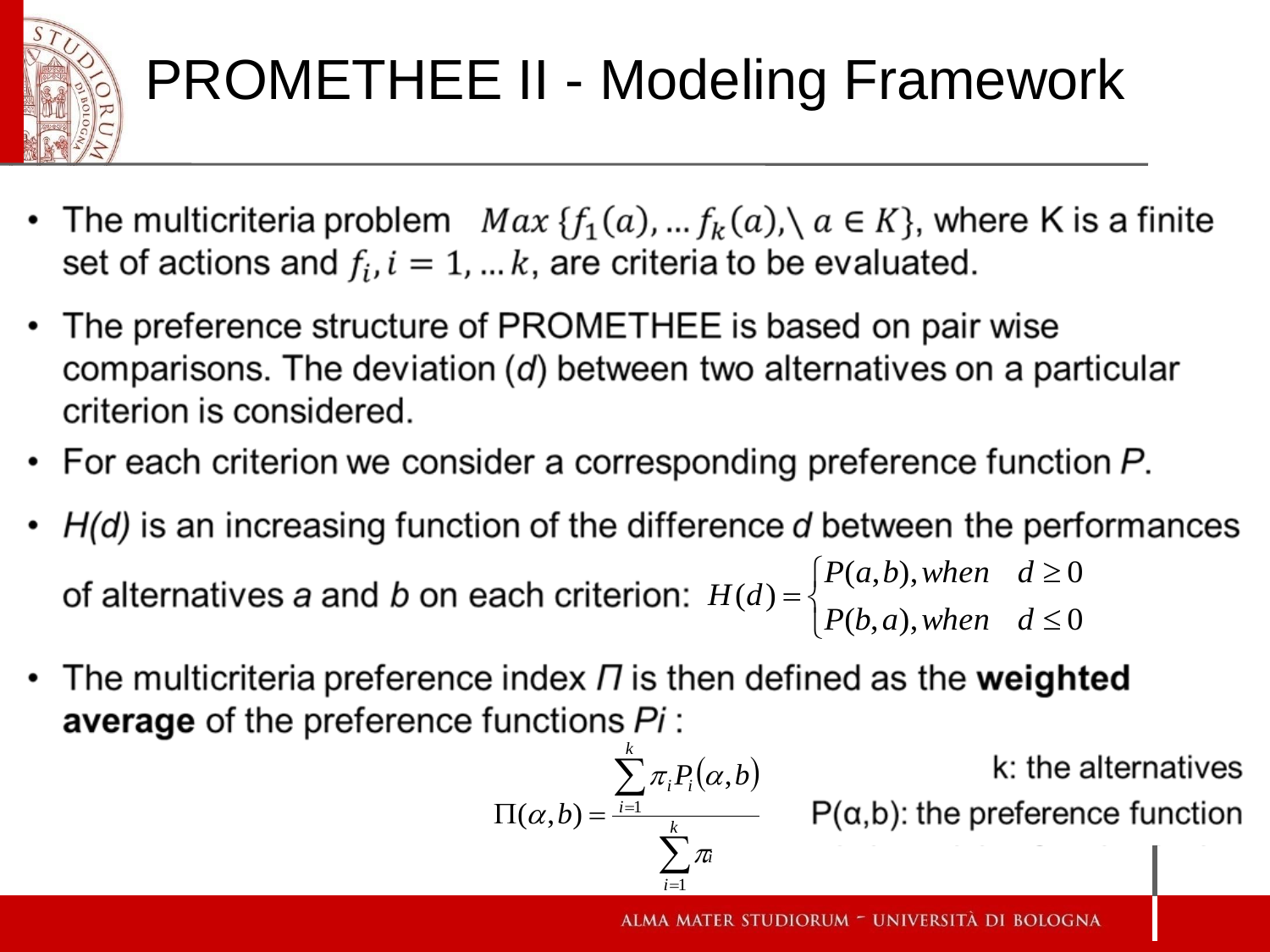

# PROMETHEE II - Modeling Framework

When each alternative is facing other alternatives, the following outranking flows are defined:

- The positive outranking flow:  $\phi^{\dagger}(\alpha) = \sum \Pi(\alpha, b)$ The positive outranking flow expresses how an alternative is outranking all the others. It is its power, its outranking character.
- The negative outranking flow:  $\phi^-(\alpha) = \sum \Pi(\alpha, b)$ The negative outranking flow expresses how an alternative is outranked by all the others. It is its weakness, its outranked character.
- The net outranking flow is the balance between the positive and the negative outranking flows. The higher the net flow, the better the alternative:  $\phi(\alpha) = \phi^+(\alpha) - \phi^-(\alpha)$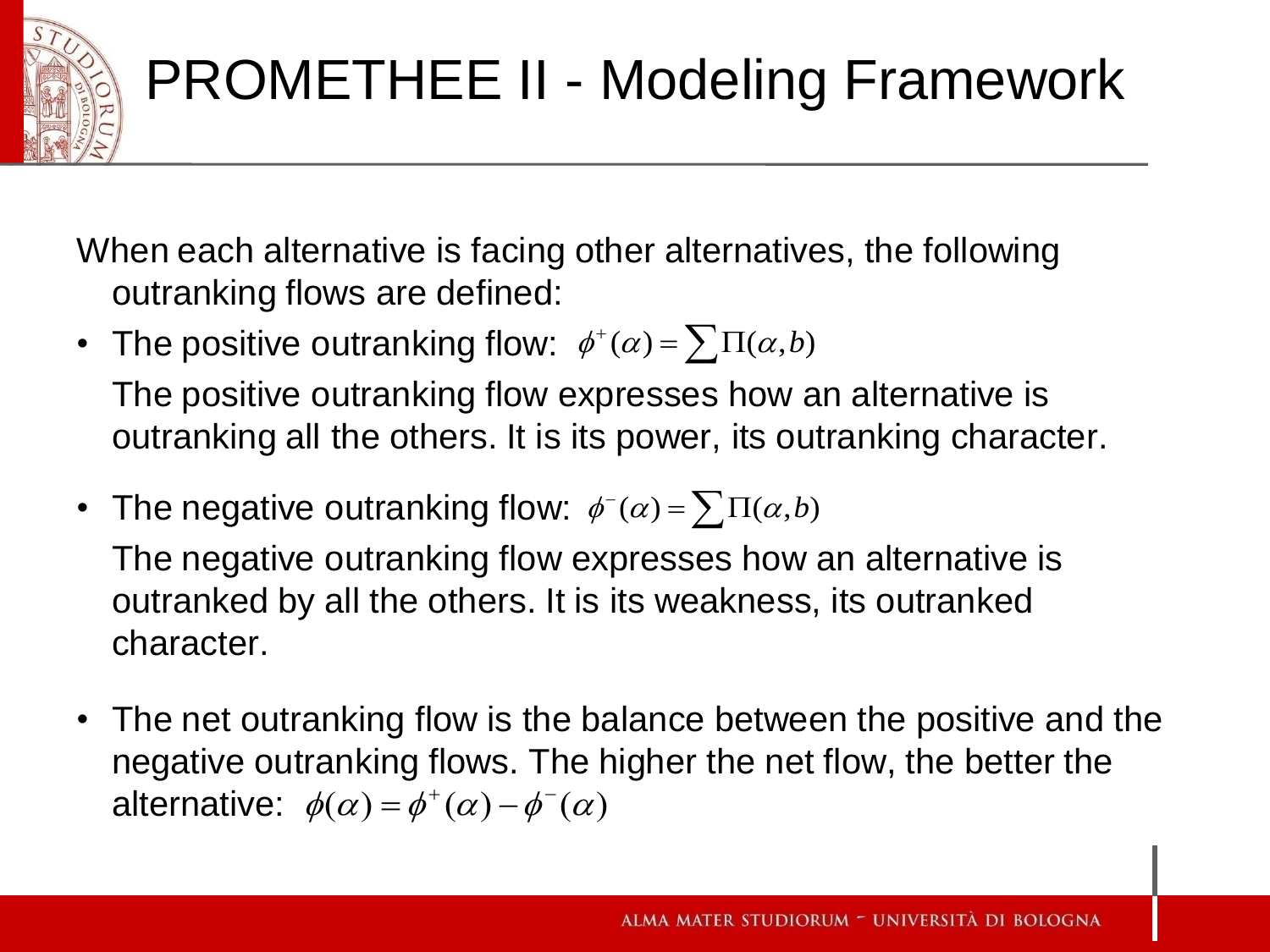

## Area of Study

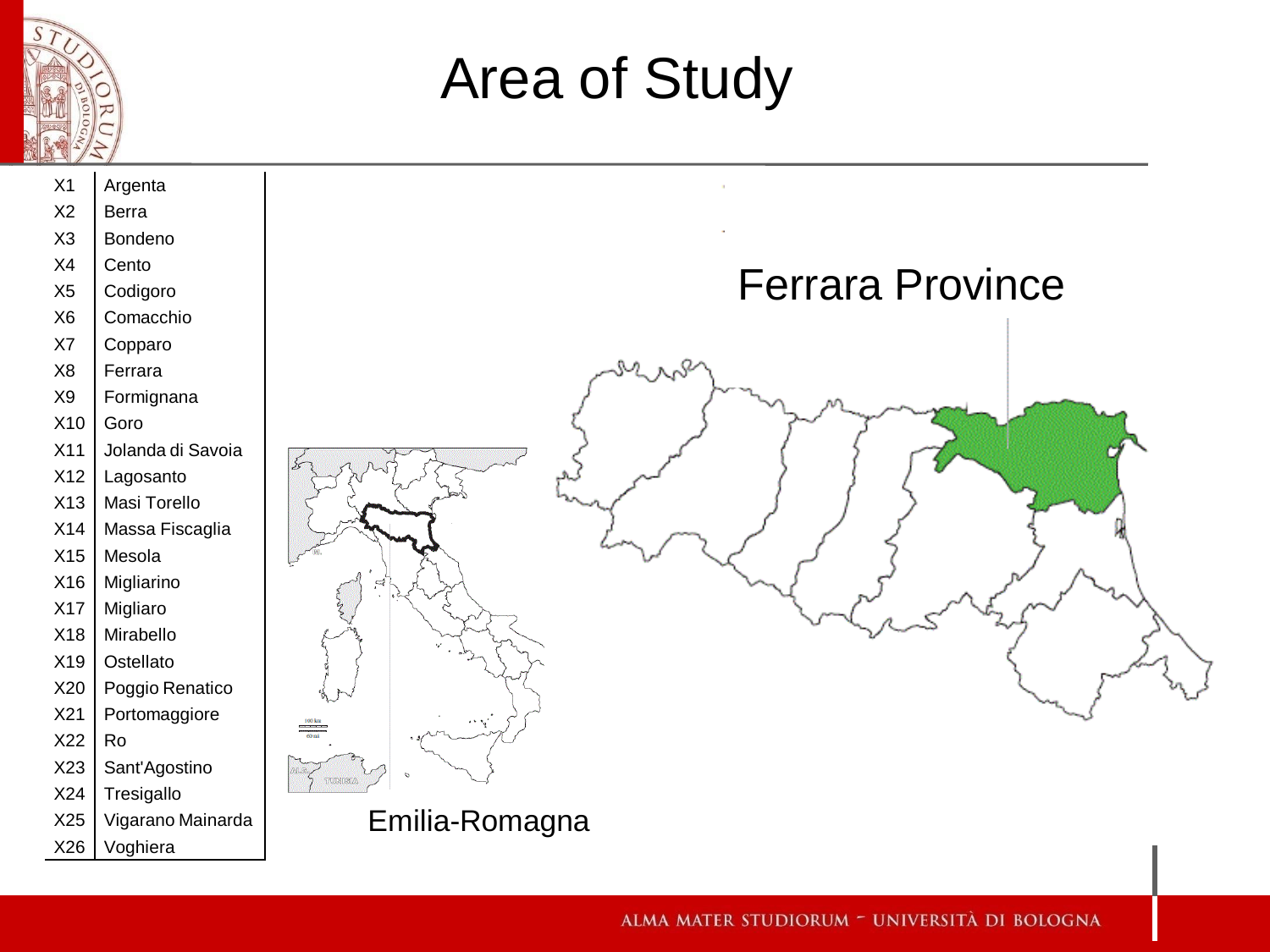

## Ecosystem Services

#### **Provisioning Services**

*Products obtained from ecosystems*

Food

Fresh water

Fuelwood

Fiber

Biochemichals

#### **Regulating Services**

*Benefits obtained from regulation of ecosystem process* Climate regulation

Water regulation

Water purification

Pollination

#### **Cultural Services**

*Non material benefits obtained from ecosystems* Spiritual - religious **Recreation** Aesthetic Inspirational **Educational** Sense of place

#### **Supporting Services**

*Services necessary for the production of all other ecosystem services*

Soil formation **Nutrient cycling** Primary production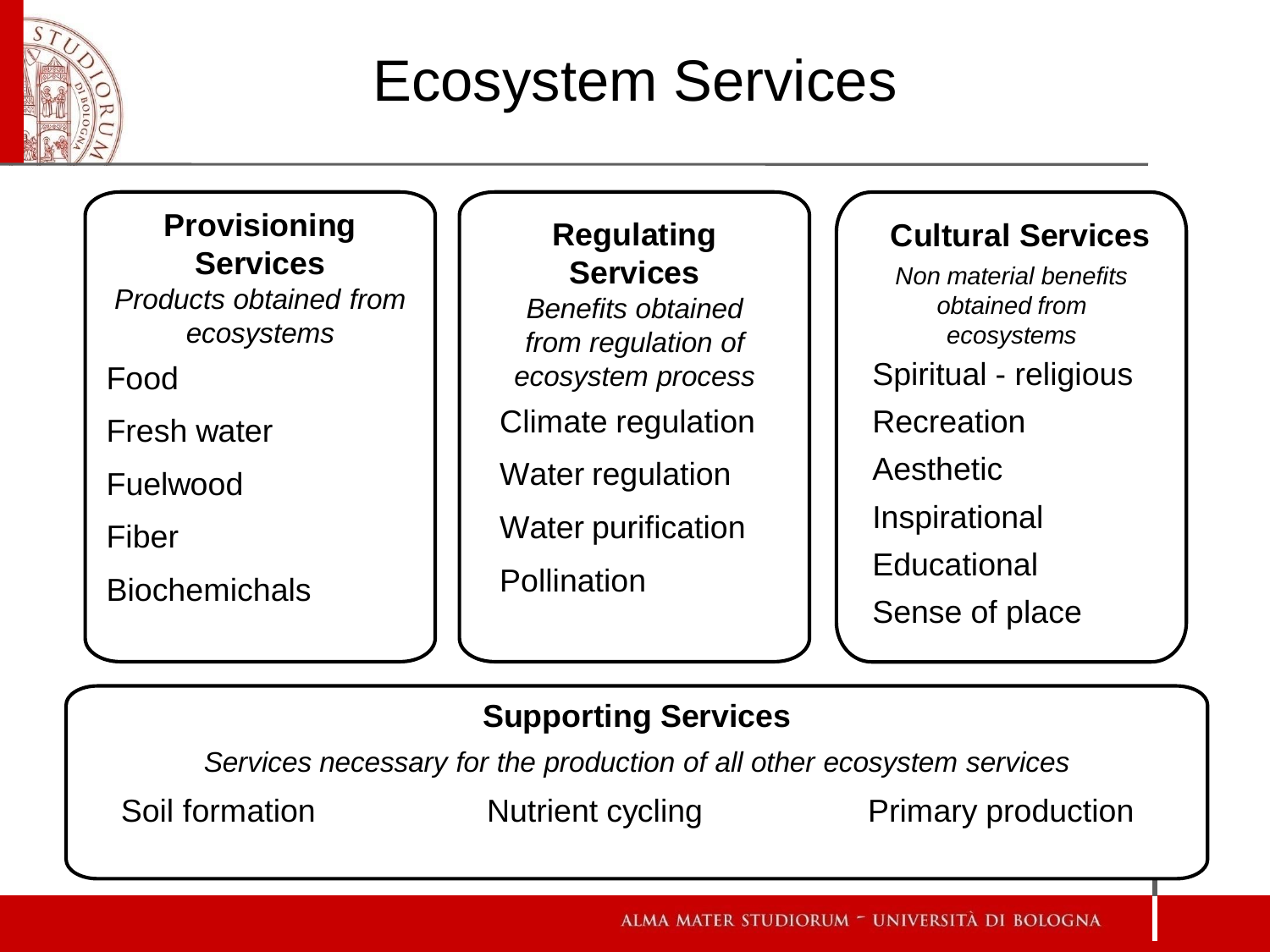|                   | agricultural holdings<br>৳<br>Number | area<br>agricultural<br>utilised | land<br>arable | irrigated area | artificial<br>and<br>(natural<br>rivers or waterflows)<br>- surface water<br>basins, lakes,<br>irrigated area | water<br>underground<br>area<br>irrigated | area<br>wooded | irrigation water<br>৳<br>volume | surface water (natural<br>waterflows)<br>ট<br>rivers<br>lakes,<br>irrigation water<br>basins,<br>artificial<br>৳<br>volume<br>and | consortium<br>restoration<br>and<br>irrigation<br>aqueduct, | area<br>agricultural<br>organic | PGI farms<br>and/or<br>of PDO<br>agricultural area | Arrivals<br>Visitors | Arrivals<br>Visitors,<br>Italian | Arrivals<br>Visitors,<br>Foreighners | establishments<br>accommodation<br>collective | establishments<br>and similar<br>hotels | and<br>parks<br>accommodation<br>vehicle<br>recreational<br>short-stay<br>grounds,<br>other<br>and<br>camping<br>holiday | active enterprises (total)<br>$\Delta$<br>number | active enterprises in agriculture (crop<br>activities<br>support<br>production,<br>animal<br>đ<br>number<br>and | and<br>accomodation<br>크.<br>enterprises<br>activities<br>active<br>services<br>$\rm 2$<br>number<br>food | (agritourism, recreational and social activities)<br>activities<br>gainful<br>farms with other<br>đ<br>number |
|-------------------|--------------------------------------|----------------------------------|----------------|----------------|---------------------------------------------------------------------------------------------------------------|-------------------------------------------|----------------|---------------------------------|-----------------------------------------------------------------------------------------------------------------------------------|-------------------------------------------------------------|---------------------------------|----------------------------------------------------|----------------------|----------------------------------|--------------------------------------|-----------------------------------------------|-----------------------------------------|--------------------------------------------------------------------------------------------------------------------------|--------------------------------------------------|-----------------------------------------------------------------------------------------------------------------|-----------------------------------------------------------------------------------------------------------|---------------------------------------------------------------------------------------------------------------|
| Argenta           | 10,03%                               | 91,20%                           | 91,77%         | 12,99%         | 8,24%                                                                                                         | 0,88%                                     | 1,37%          | 9,62%                           | 8,29%                                                                                                                             | 82,26%                                                      | 28,31%                          | 13,72%                                             | 100%                 | 84,66%                           | 15,34%                               | 100%                                          | 20,0%                                   | 80,0%                                                                                                                    | 100%                                             | 1,19%                                                                                                           | 6,61%                                                                                                     | 10,30%                                                                                                        |
| Berra             | 3,11%                                | 90,02%                           | 93,16%         | 2,78%          | 24,95%                                                                                                        | 2,24%                                     | 0,76%          | 3,85%                           | 14,58%                                                                                                                            | 40,90%                                                      | 0,0%                            | 3,28%                                              | 100%                 | 86,81%                           | 13,19%                               | 100%                                          | 0,0%                                    | 0.0%                                                                                                                     | 100%                                             | 3,46%                                                                                                           | 5,0%                                                                                                      | 5,81%                                                                                                         |
| Bondeno           | 7,58%                                | 92,72%                           | 94,83%         | 4,71%          | 55,48%                                                                                                        | 2,13%                                     | 0,18%          | 3,78%                           | 54,51%                                                                                                                            | 10,09%                                                      | 0,78%                           | 4,39%                                              | 100%                 | 81,85%                           | 18,15%                               | 100%                                          | 22,22%                                  | 77,78%                                                                                                                   | 100%                                             | 2,14%                                                                                                           | 6,68%                                                                                                     | 3,24%                                                                                                         |
| Cento             | 5,92%                                | 91,54%                           | 91,86%         | 0,83%          | 51,07%                                                                                                        | 6,53%                                     | 0,09%          | 0,62%                           | 55,09%                                                                                                                            | 7,62%                                                       | 0,37%                           | 1,14%                                              | 100%                 | 77,81%                           | 22,19%                               | 100%                                          | 43,75%                                  | 56,25%                                                                                                                   | 100%                                             | 0,79%                                                                                                           | 6,08%                                                                                                     | 3,27%                                                                                                         |
| Codigoro          | 4,22%                                | 91,36%                           | 98,89%         | 11,00%         | 5,13%                                                                                                         | 0,34%                                     | 0,70%          | 18,92%                          | 2,42%                                                                                                                             | 91,59%                                                      | 12,76%                          | 3,91%                                              | 100%                 | 81,41%                           | 18,59%                               | 100%                                          | 35,71%                                  | 64,29%                                                                                                                   | 100%                                             | 6.69%                                                                                                           | 7,17%                                                                                                     | 6,73%                                                                                                         |
| Comacchio         | 3,78%                                | 91,09%                           | 96,62%         | 10,54%         | 19,68%                                                                                                        | 0,69%                                     | 1,14%          | 8,05%                           | 19,81%                                                                                                                            | 70,57%                                                      | 11,36%                          | 6,49%                                              | 100%                 | 80,20%                           | 19,80%                               | 100%                                          | 25,23%                                  | 74,77%                                                                                                                   | 100%                                             | 11,36%                                                                                                          | 15,44%                                                                                                    | 7,51%                                                                                                         |
| Copparo           | 8,74%                                | 91,06%                           | 89,98%         | 3,95%          | 16,84%                                                                                                        | 1,69%                                     | 0,29%          | 4,44%                           | 12,17%                                                                                                                            | 37,16%                                                      | 1,23%                           | 3,88%                                              | 100%                 | 84,93%                           | 15,07%                               | 100%                                          | 30,0%                                   | 70,0%                                                                                                                    | 100%                                             | 0,72%                                                                                                           | 7,08%                                                                                                     | 3,99%                                                                                                         |
| Ferrara           | 20,70%                               | 91,12%                           | 81,79%         | 12,23%         | 23,47%                                                                                                        | 7,96%                                     | 0,31%          | 9,84%                           | 27,27%                                                                                                                            | 29,27%                                                      | 9,09%                           | 1,58%                                              | 100%                 | 72,0%                            | 28,0%                                | 100%                                          | 19,77%                                  | 80,23%                                                                                                                   | 100%                                             | 0,28%                                                                                                           | 6,42%                                                                                                     | 3,99%                                                                                                         |
| Formignana        | 1,33%                                | 92,18%                           | 85,46%         | 0,63%          | 20,48%                                                                                                        | 1,96%                                     | 0,12%          | 0,54%                           | 23,09%                                                                                                                            | 42,15%                                                      | 0,30%                           | 1,09%                                              | 100%                 | 88,64%                           | 11,36%                               | 100%                                          | 0,0%                                    | 100%                                                                                                                     | 100%                                             | 2,16%                                                                                                           | 5,76%                                                                                                     | 5,83%                                                                                                         |
| Goro              | 0,31%                                | 92,06%                           | 99,53%         | 0,29%          | 12,63%                                                                                                        | 0,0%                                      | 0,47%          | 0,22%                           | 51,28%                                                                                                                            | 45,99%                                                      | 0,0%                            | 0,0%                                               | 100%                 | 95,05%                           | 4,95%                                | 100%                                          | 25,0%                                   | 75,0%                                                                                                                    | 100%                                             | 84,29%                                                                                                          | 1,75%                                                                                                     | 20,83%                                                                                                        |
| Jolanda di Savoia | 2,57%                                | 90,57%                           | 97,09%         | 5,26%          | 1,68%                                                                                                         | 0,37%                                     | 0,28%          | 12,15%                          | 0,49%                                                                                                                             | 97,28%                                                      | 0,31%                           | 46,19%                                             | 100%                 | 100%                             | 0,0%                                 | 100%                                          | 0,0%                                    | 100%                                                                                                                     | 100%                                             | 4,62%                                                                                                           | 10,0%                                                                                                     | 5,53%                                                                                                         |
| Lagosanto         | 0,88%                                | 92,51%                           | 93,23%         | 2,42%          | 4,03%                                                                                                         | 0,0%                                      | 0,83%          | 1,79%                           | 3,41%                                                                                                                             | 66,26%                                                      | 0,0%                            | 0,76%                                              | 100%                 | 84,64%                           | 15,36%                               | 100%                                          | 33,33%                                  | 66,67%                                                                                                                   | 100%                                             | 7,29%                                                                                                           | 5,54%                                                                                                     | 5,88%                                                                                                         |
| Masi Torello      | 1,27%                                | 92,73%                           | 86,14%         | 0,57%          | 2,07%                                                                                                         | 0,0%                                      | 1,09%          | 0,44%                           | 2,35%                                                                                                                             | 8,16%                                                       | 1,33%                           | 8,43%                                              | 100%                 | 91,94%                           | 8,06%                                | 100%                                          | 0,0%                                    | 100%                                                                                                                     | 100%                                             | 0,9%                                                                                                            | 6,58%                                                                                                     | 6,12%                                                                                                         |
| Massa Fiscaglia   | 1,32%                                | 94,61%                           | 98,63%         | 1,67%          | 5,61%                                                                                                         | 1,34%                                     | 0,06%          | 1,58%                           | 13,05%                                                                                                                            | 80,21%                                                      | 18,15%                          | 0,0%                                               | 100%                 | 88,64%                           | 11,36%                               | 100%                                          | 0,0%                                    | 100%                                                                                                                     | 100%                                             | 3,61%                                                                                                           | 7,73%                                                                                                     | 2,94%                                                                                                         |
| Mesola            | 3,64%                                | 88,17%                           | 97,75%         | 5,55%          | 0,97%                                                                                                         | 0,0%                                      | 0,25%          | 3,67%                           | 0,72%                                                                                                                             | 91,69%                                                      | 0,63%                           | 11,23%                                             | 100%                 | 86,35%                           | 13,65%                               | 100%                                          | 40,0%                                   | 60,0%                                                                                                                    | 100%                                             | 26,99%                                                                                                          | 5,63%                                                                                                     | 12,41%                                                                                                        |
| Migliarino        | 1,19%                                | 90,54%                           | 84,13%         | 1,84%          | 4,95%                                                                                                         | 0.0%                                      | 0,18%          | 1,70%                           | 2,40%                                                                                                                             | 90,92%                                                      | 39,77%                          | 3,13%                                              | 100%                 | 90,63%                           | 9,37%                                | 100%                                          | 0,0%                                    | 100%                                                                                                                     | 100%                                             | 0,38%                                                                                                           | 7,52%                                                                                                     | 9,78%                                                                                                         |
| Migliaro          | 0,67%                                | 92,68%                           | 98,78%         | 0,43%          | 4,11%                                                                                                         | 0,0%                                      | 0,49%          | 0,41%                           | 2,98%                                                                                                                             | 97,02%                                                      | 70,27%                          | 0,0%                                               | 100%                 | 88,64%                           | 11,36%                               | 100%                                          | 0,0%                                    | 100%                                                                                                                     | 100%                                             | 0,86%                                                                                                           | 4,31%                                                                                                     | 3,85%                                                                                                         |
| Mirabello         | 0,56%                                | 86,05%                           | 92,49%         | 0,12%          | 16,42%                                                                                                        | 32,64%                                    | 0,0%           | 0,09%                           | 17,95%                                                                                                                            | 50,70%                                                      | 0,0%                            | 0,0%                                               | 100%                 | 88,64%                           | 11,36%                               | 100%                                          | 0,0%                                    | 100%                                                                                                                     | 100%                                             | 1,08%                                                                                                           | 5,95%                                                                                                     | 9,30%                                                                                                         |
| Ostellato         | 4,50%                                | 93,54%                           | 94,51%         | 9,44%          | 8,55%                                                                                                         | 1,08%                                     | 0,07%          | 8,14%                           | 7,53%                                                                                                                             | 87,45%                                                      | 3,67%                           | 0,24%                                              | 100%                 | 84,47%                           | 15,53%                               | 100%                                          | 20,0%                                   | 80,0%                                                                                                                    | 100%                                             | 2,75%                                                                                                           | 7,44%                                                                                                     | 4,58%                                                                                                         |
| Poggio Renatico   | 3,15%                                | 92,84%                           | 88,79%         | 2,34%          | 37,85%                                                                                                        | 8,51%                                     | 0,26%          | 1,71%                           | 35,90%                                                                                                                            | 50,98%                                                      | 0,11%                           | 1,59%                                              | 100%                 | 82,29%                           | 17,71%                               | 100%                                          | 14,29%                                  | 85,71%                                                                                                                   | 100%                                             | 1,02%                                                                                                           | 5,53%                                                                                                     | 3,28%                                                                                                         |
| Portomaggiore     | 4,18%                                | 92,09%                           | 91,33%         | 4,77%          | 8,77%                                                                                                         | 2,42%                                     | 0,59%          | 3,70%                           | 9,86%                                                                                                                             | 76,05%                                                      | 3,15%                           | 2,45%                                              | 100%                 | 89,21%                           | 10,79%                               | 100%                                          | 10,0%                                   | 90,0%                                                                                                                    | 100%                                             | 0,79%                                                                                                           | 7,25%                                                                                                     | 9,26%                                                                                                         |
| Ro                | 2,10%                                | 92,93%                           | 93,97%         | 1,17%          | 0,83%                                                                                                         | 5,27%                                     | 0,73%          | 1,07%                           | 0,86%                                                                                                                             | 27,13%                                                      | 1,08%                           | 0,43%                                              | 100%                 | 95,88%                           | 4,12%                                | 100%                                          | 0,0%                                    | 100%                                                                                                                     | 100%                                             | 2,48%                                                                                                           | 8,70%                                                                                                     | 7,36%                                                                                                         |
| Sant'Agostino     | 2,17%                                | 90,23%                           | 88,78%         | 0,68%          | 47,32%                                                                                                        | 5,55%                                     | 0,0%           | 0,54%                           | 44,87%                                                                                                                            | 46,12%                                                      | 0,75%                           | 0,60%                                              | 100%                 | 79,92%                           | 20,08%                               | 100%                                          | 75,0%                                   | 25,0%                                                                                                                    | 100%                                             | 0,66%                                                                                                           | 7,25%                                                                                                     | 2,98%                                                                                                         |
| Tresigallo        | 1,03%                                | 90,48%                           | 86,34%         | 0,59%          | 14,58%                                                                                                        | 2,31%                                     | 0,0%           | 0,57%                           | 10,50%                                                                                                                            | 12,91%                                                      | 7,49%                           | 5,93%                                              | 100%                 | 75,70%                           | 24,30%                               | 100%                                          | 66,67%                                  | 33,33%                                                                                                                   | 100%                                             | 0,75%                                                                                                           | 6,72%                                                                                                     | 5,0%                                                                                                          |
| Vigarano Maina.   | 2,28%                                | 90,62%                           | 89,76%         | 1,05%          | 55,31%                                                                                                        | 31,46%                                    | 0,30%          | 0,80%                           | 53,58%                                                                                                                            | 12,30%                                                      | 0,44%                           | 1,32%                                              | 100%                 | 71,15%                           | 28,85%                               | 100%                                          | 42,86%                                  | 57,14%                                                                                                                   | 100%                                             | 1,03%                                                                                                           | 7,18%                                                                                                     | 3,95%                                                                                                         |
| Voghiera          | 2,76%                                | 92,05%                           | 84,78%         | 12,99%         | 26,81%                                                                                                        | 1,59%                                     | 0,31%          | 9,62%                           | 21,26%                                                                                                                            | 3,97%                                                       | 0.04%                           | 22,94%                                             | 100%                 | 79,84%                           | 20,16%                               | 100%                                          | 0,0%                                    | 100%                                                                                                                     | 100%                                             | 1,83%                                                                                                           | 5,49%                                                                                                     | 6,07%                                                                                                         |
|                   |                                      |                                  |                |                |                                                                                                               |                                           |                |                                 |                                                                                                                                   |                                                             |                                 |                                                    |                      |                                  |                                      |                                               |                                         |                                                                                                                          |                                                  |                                                                                                                 |                                                                                                           |                                                                                                               |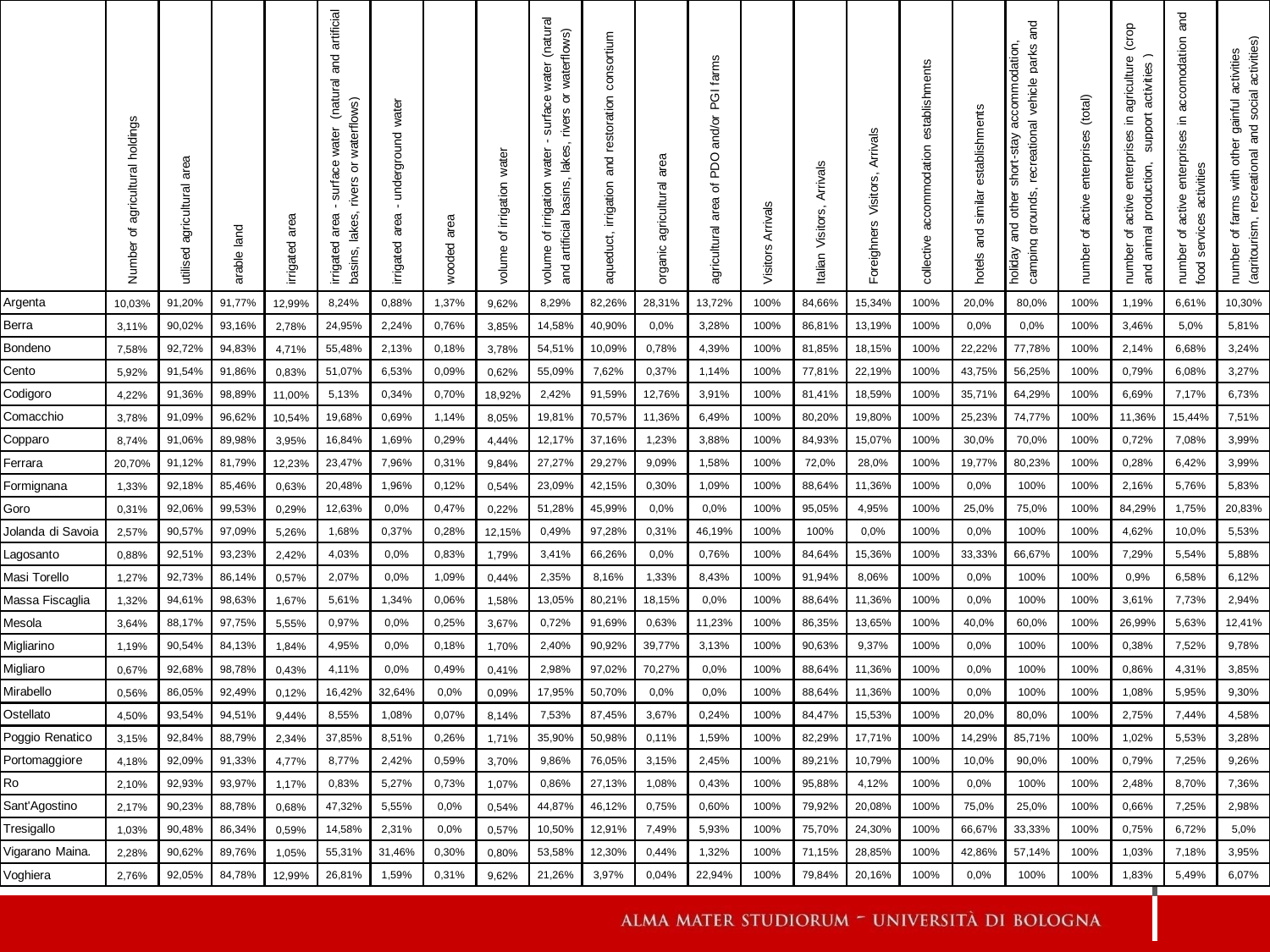|                           | Number of agricultural holdings | agricultura<br>Utilized<br>area | land<br>arable   | area<br>irrigated | artificial<br>and<br>(natural<br>waterflows)<br>surface water<br>rivers or<br>$\blacksquare$<br>basins, lakes,<br>area<br>irrigated | water<br>underground<br>area<br>irrigated | area<br>Wooded | water<br>irrigation<br>৳<br>volume | - surface water (natural<br>rivers or waterflows)<br>and artificial basins, lakes,<br>irrigation water<br>volume of | consortium<br>restoration<br>$\frac{1}{2}$<br>irrigation<br>aqueduct, | rea<br>ത<br>Organic | PGI farms<br>agricultural area of PDO and/or | Visitors Arrivals | Italian Visitors | Arrivals<br>Visitors,<br>Foreighners | collective accommodation establishments | simila<br>establishments<br>Hotels and | and<br>parks<br>recreational vehicle<br>camping grounds, | active enterprises (total)<br>৳<br>number | agriculture (crop<br>activities)<br>support<br>ءَ.<br>active enterprises<br>and animal production,<br>$\mathfrak{g}$<br>number | and<br>in accomodation<br>active enterprises<br>activities<br>food services<br>number of | number of farms with other gainful activities<br>(agritourism, recreational and social activities)<br>activities<br>gainful<br>farms with other |
|---------------------------|---------------------------------|---------------------------------|------------------|-------------------|-------------------------------------------------------------------------------------------------------------------------------------|-------------------------------------------|----------------|------------------------------------|---------------------------------------------------------------------------------------------------------------------|-----------------------------------------------------------------------|---------------------|----------------------------------------------|-------------------|------------------|--------------------------------------|-----------------------------------------|----------------------------------------|----------------------------------------------------------|-------------------------------------------|--------------------------------------------------------------------------------------------------------------------------------|------------------------------------------------------------------------------------------|-------------------------------------------------------------------------------------------------------------------------------------------------|
| Argenta                   | 10,03%                          | 91,20%                          | 91,77%           | 12,99%            | 8,24%                                                                                                                               | 0,88%                                     | 1,37%          | 9,62%                              | 8,29%                                                                                                               | 82,26%                                                                | 28,31%              | 13,72%                                       | 100%              | 84,66%           | 15,34%                               | 100%                                    | 20,0%                                  | 80,0%                                                    | 100%                                      | 1,19%                                                                                                                          | 6,61%                                                                                    | 10,30%                                                                                                                                          |
| Berra                     | 3,11%                           | 90,02%                          | 93,16%           | 2,78%             | 24,95%                                                                                                                              | 2,24%                                     | 0,76%          | 3,85%                              | 14,58%                                                                                                              | 40,90%                                                                | 0,0%                | 3,28%                                        | 100%              | 86,81%           | 13,19%                               | 100%                                    | 0,0%                                   | 0.0%                                                     | 100%                                      | 3,46%                                                                                                                          | 5,0%                                                                                     | 5,81%                                                                                                                                           |
| Bondeno                   | 7,58%                           | 92,72%                          | 94,83%           | 4,71%             | 55,48%                                                                                                                              | 2,13%                                     | 0,18%          | 3,78%                              | 54,51%                                                                                                              | 10,09%                                                                | 0,78%               | 4,39%                                        | 100%              | 81,85%           | 18,15%                               | 100%                                    | 22,22%                                 | 77,78%                                                   | 100%                                      | 2,14%                                                                                                                          | 6,68%                                                                                    | 3,24%                                                                                                                                           |
| Cento                     | 5,92%                           | 91,54%                          | 91,86%           | 0,83%             | 51,07%                                                                                                                              | 6,53%                                     | 0,09%          | 0,62%                              | 55,09%                                                                                                              | 7,62%                                                                 | 0,37%               | 1,14%                                        | 100%              | 77,81%           | 22,19%                               | 100%                                    | 43,75%                                 | 56,25%                                                   | 100%                                      | 0,79%                                                                                                                          | 6,08%                                                                                    | 3,27%                                                                                                                                           |
| Codigoro                  | 4,22%                           | 91,36%                          | 98,89%           | 11,00%            | 5,13%                                                                                                                               | 0,34%                                     | 0,70%          | 18,92%                             | 2,42%                                                                                                               | 91,59%                                                                | 12,76%              | 3,91%                                        | 100%              | 81,41%           | 18,59%                               | 100%                                    | 35,71%                                 | 64,29%                                                   | 100%                                      | 6,69%                                                                                                                          | 7,17%                                                                                    | 6,73%                                                                                                                                           |
| Comacchio                 | 3,78%                           | 91,09%                          | 96,62%           | 10,54%            | 19,68%                                                                                                                              | 0,69%                                     | 1,14%          | 8,05%                              | 19,81%                                                                                                              | 70,57%                                                                | 11,36%              | 6,49%                                        | 100%              | 80,20%           | 19,80%                               | 100%                                    | 25,23%                                 | 74,77%                                                   | 100%                                      | 11,36%                                                                                                                         | 15,44%                                                                                   | 7,51%                                                                                                                                           |
| Copparo                   | 8,74%                           | 91,06%                          | 89,98%           | 3,95%             | 16,84%                                                                                                                              | 1,69%                                     | 0,29%          | 4,44%                              | 12,17%                                                                                                              | 37,16%                                                                | 1,23%               | 3,88%                                        | 100%              | 84,93%           | 15,07%                               | 100%                                    | 30,0%                                  | 70,0%                                                    | 100%                                      | 0,72%                                                                                                                          | 7,08%                                                                                    | 3,99%                                                                                                                                           |
| Ferrara                   | 20,70%                          | 91,12%                          | 81,79%           | 12,23%            | 23,47%                                                                                                                              | 7,96%                                     | 0,31%          | 9,84%                              | 27,27%                                                                                                              | 29,27%                                                                | 9,09%               | 1,58%                                        | 100%              | 72,0%            | 28,0%                                | 100%                                    | 19,77%                                 | 80,23%                                                   | 100%                                      | 0,28%                                                                                                                          | 6,42%                                                                                    | 3,99%                                                                                                                                           |
| Formignana                | 1,33%                           | 92,18%<br>92,06%                | 85,46%<br>99,53% | 0,63%             | 20,48%<br>12,63%                                                                                                                    | 1,96%<br>0,0%                             | 0,12%          | 0,54%                              | 23,09%<br>51,28%                                                                                                    | 42,15%<br>45,99%                                                      | 0,30%<br>0,0%       | 1,09%<br>0,0%                                | 100%<br>100%      | 88,64%<br>95,05% | 11,36%<br>4,95%                      | 100%<br>100%                            | 0,0%<br>25,0%                          | 100%<br>75,0%                                            | 100%<br>100%                              | 2,16%<br>84,29%                                                                                                                | 5,76%<br>1,75%                                                                           | 5,83%<br>20,83%                                                                                                                                 |
| Goro<br>Jolanda di Savoia | 0,31%                           | 90,57%                          | 97,09%           | 0,29%<br>5,26%    | 1,68%                                                                                                                               | 0,37%                                     | 0,47%<br>0,28% | 0,22%<br>12,15%                    | 0,49%                                                                                                               | 97,28%                                                                | 0,31%               | 46,19%                                       | 100%              | 100%             | 0,0%                                 | 100%                                    | 0,0%                                   | 100%                                                     | 100%                                      | 4,62%                                                                                                                          | 10,0%                                                                                    | 5,53%                                                                                                                                           |
| Lagosanto                 | 2,57%<br>0,88%                  | 92,51%                          | 93,23%           | 2,42%             | 4,03%                                                                                                                               | 0,0%                                      | 0,83%          | 1,79%                              | 3,41%                                                                                                               | 66,26%                                                                | 0,0%                | 0,76%                                        | 100%              | 84,64%           | 15,36%                               | 100%                                    | 33,33%                                 | 66,67%                                                   | 100%                                      | 7,29%                                                                                                                          | 5,54%                                                                                    | 5,88%                                                                                                                                           |
| Masi Torello              | 1,27%                           | 92,73%                          | 86,14%           | 0,57%             | 2,07%                                                                                                                               | 0,0%                                      | 1,09%          | 0,44%                              | 2,35%                                                                                                               | 8,16%                                                                 | 1,33%               | 8,43%                                        | 100%              | 91,94%           | 8,06%                                | 100%                                    | 0,0%                                   | 100%                                                     | 100%                                      | 0,9%                                                                                                                           | 6,58%                                                                                    | 6,12%                                                                                                                                           |
| Massa Fiscaglia           | 1,32%                           | 94,61%                          | 98,63%           | 1,67%             | 5,61%                                                                                                                               | 1,34%                                     | 0,06%          | 1,58%                              | 13,05%                                                                                                              | 80,21%                                                                | 18,15%              | 0,0%                                         | 100%              | 88,64%           | 11,36%                               | 100%                                    | 0,0%                                   | 100%                                                     | 100%                                      | 3,61%                                                                                                                          | 7,73%                                                                                    | 2,94%                                                                                                                                           |
| Mesola                    | 3,64%                           | 88,17%                          | 97,75%           | 5,55%             | 0,97%                                                                                                                               | 0,0%                                      | 0,25%          | 3,67%                              | 0,72%                                                                                                               | 91,69%                                                                | 0,63%               | 11,23%                                       | 100%              | 86,35%           | 13,65%                               | 100%                                    | 40,0%                                  | 60,0%                                                    | 100%                                      | 26,99%                                                                                                                         | 5,63%                                                                                    | 12,41%                                                                                                                                          |
| Migliarino                | 1,19%                           | 90,54%                          | 84,13%           | 1,84%             | 4,95%                                                                                                                               | 0.0%                                      | 0,18%          | 1,70%                              | 2,40%                                                                                                               | 90,92%                                                                | 39,77%              | 3,13%                                        | 100%              | 90,63%           | 9,37%                                | 100%                                    | 0,0%                                   | 100%                                                     | 100%                                      | 0,38%                                                                                                                          | 7,52%                                                                                    | 9,78%                                                                                                                                           |
| Migliaro                  | 0.67%                           | 92,68%                          | 98,78%           | 0,43%             | 4,11%                                                                                                                               | 0,0%                                      | 0,49%          | 0,41%                              | 2,98%                                                                                                               | 97,02%                                                                | 70,27%              | 0,0%                                         | 100%              | 88,64%           | 11,36%                               | 100%                                    | 0,0%                                   | 100%                                                     | 100%                                      | 0,86%                                                                                                                          | 4,31%                                                                                    | 3,85%                                                                                                                                           |
| Mirabello                 | 0,56%                           | 86,05%                          | 92,49%           | 0,12%             | 16,42%                                                                                                                              | 32,64%                                    | 0,0%           | 0,09%                              | 17,95%                                                                                                              | 50,70%                                                                | 0,0%                | 0,0%                                         | 100%              | 88,64%           | 11,36%                               | 100%                                    | 0,0%                                   | 100%                                                     | 100%                                      | 1,08%                                                                                                                          | 5,95%                                                                                    | 9,30%                                                                                                                                           |
| Ostellato                 | 4,50%                           | 93,54%                          | 94,51%           | 9,44%             | 8,55%                                                                                                                               | 1,08%                                     | 0,07%          | 8,14%                              | 7,53%                                                                                                               | 87,45%                                                                | 3,67%               | 0,24%                                        | 100%              | 84,47%           | 15,53%                               | 100%                                    | 20,0%                                  | 80,0%                                                    | 100%                                      | 2,75%                                                                                                                          | 7,44%                                                                                    | 4,58%                                                                                                                                           |
| Poggio Renatico           | 3,15%                           | 92,84%                          | 88,79%           | 2,34%             | 37,85%                                                                                                                              | 8,51%                                     | 0,26%          | 1,71%                              | 35,90%                                                                                                              | 50,98%                                                                | 0,11%               | 1,59%                                        | 100%              | 82,29%           | 17,71%                               | 100%                                    | 14,29%                                 | 85,71%                                                   | 100%                                      | 1,02%                                                                                                                          | 5,53%                                                                                    | 3,28%                                                                                                                                           |
| Portomaggiore             | 4,18%                           | 92,09%                          | 91,33%           | 4,77%             | 8,77%                                                                                                                               | 2,42%                                     | 0,59%          | 3,70%                              | 9,86%                                                                                                               | 76,05%                                                                | 3,15%               | 2,45%                                        | 100%              | 89,21%           | 10,79%                               | 100%                                    | 10,0%                                  | 90,0%                                                    | 100%                                      | 0,79%                                                                                                                          | 7,25%                                                                                    | 9.26%                                                                                                                                           |
| Ro                        | 2,10%                           | 92,93%                          | 93,97%           | 1,17%             | 0,83%                                                                                                                               | 5,27%                                     | 0,73%          | 1,07%                              | 0,86%                                                                                                               | 27,13%                                                                | 1,08%               | 0,43%                                        | 100%              | 95,88%           | 4,12%                                | 100%                                    | 0,0%                                   | 100%                                                     | 100%                                      | 2,48%                                                                                                                          | 8,70%                                                                                    | 7,36%                                                                                                                                           |
| Sant'Agostino             | 2,17%                           | 90,23%                          | 88,78%           | 0,68%             | 47,32%                                                                                                                              | 5,55%                                     | 0,0%           | 0,54%                              | 44,87%                                                                                                              | 46,12%                                                                | 0,75%               | 0,60%                                        | 100%              | 79,92%           | 20,08%                               | 100%                                    | 75,0%                                  | 25,0%                                                    | 100%                                      | 0,66%                                                                                                                          | 7,25%                                                                                    | 2,98%                                                                                                                                           |
| Tresigallo                | 1,03%                           | 90,48%                          | 86,34%           | 0,59%             | 14,58%                                                                                                                              | 2,31%                                     | 0,0%           | 0,57%                              | 10,50%                                                                                                              | 12,91%                                                                | 7,49%               | 5,93%                                        | 100%              | 75,70%           | 24,30%                               | 100%                                    | 66,67%                                 | 33,33%                                                   | 100%                                      | 0,75%                                                                                                                          | 6,72%                                                                                    | 5,0%                                                                                                                                            |
| Vigarano Maina            | 2,28%                           | 90,62%                          | 89,76%           | 1,05%             | 55,31%                                                                                                                              | 31,46%                                    | 0,30%          | 0,80%                              | 53,58%                                                                                                              | 12,30%                                                                | 0,44%               | 1,32%                                        | 100%              | 71,15%           | 28,85%                               | 100%                                    | 42,86%                                 | 57,14%                                                   | 100%                                      | 1,03%                                                                                                                          | 7,18%                                                                                    | 3,95%                                                                                                                                           |
| Voghiera                  | 2,76%                           | 92,05%                          | 84,78%           | 12,99%            | 26,81%                                                                                                                              | 1,59%                                     | 0,31%          | 9,62%                              | 21,26%                                                                                                              | 3,97%                                                                 | 0,04%               | 22,94%                                       | 100%              | 79,84%           | 20,16%                               | 100%                                    | 0,0%                                   | 100%                                                     | 100%                                      | 1,83%                                                                                                                          | 5,49%                                                                                    | 6,07%                                                                                                                                           |
|                           |                                 |                                 |                  |                   |                                                                                                                                     |                                           |                |                                    |                                                                                                                     |                                                                       |                     |                                              |                   |                  |                                      |                                         |                                        |                                                          |                                           |                                                                                                                                |                                                                                          |                                                                                                                                                 |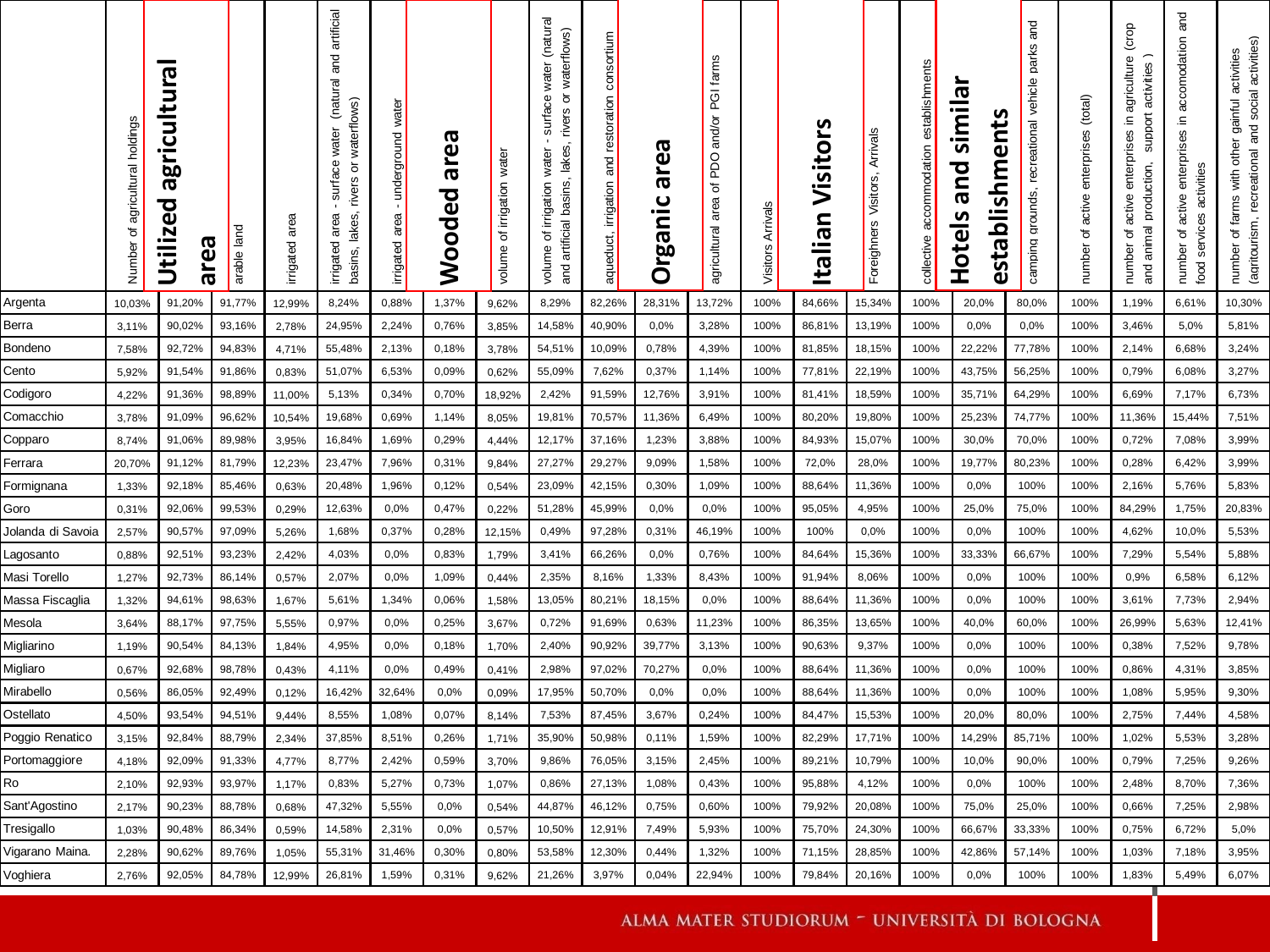

### Results - Classification

|    | <b>Municipality</b> | Net Flow (Ф)  |
|----|---------------------|---------------|
| 1  | Comacchio           | 2,888194373   |
|    | Goro                | 2,543589598   |
| 3  | Argenta             | 1,997682356   |
| 4  | Jolanda di Savoia   | 1,190854183   |
| 5  | Migliaro            | 0,720865791   |
| 6  | Codigoro            | 0,709070084   |
| X  | Vigarano Mainarda   | 0,694387495   |
| 8  | <b>Bondeno</b>      | 0,614876652   |
| 9  | Massa Fiscaglia     | 0,402104543   |
| 10 | Portomaggiore       | 0,257389617   |
| 11 | Mesola              | 0,194863948   |
| 12 | Poggio Renatico     | 0,146803521   |
| 13 | Cento               | 0,008314139   |
| 14 | Ro                  | $-0,14634547$ |
| 15 | Sant'Agostino       | $-0,21655112$ |
| 16 | Migliarino          | $-0,27198083$ |
| 17 | Ostellato           | $-0,28124392$ |
| 18 | Lagosanto           | $-0,30769265$ |
| 19 | <b>Mirabello</b>    | $-0,68414923$ |
| 20 | Masi Torello        | -1,00385534   |
| 21 | Ferrara             | $-1,14179801$ |
| 22 | Voghiera            | -1,26554807   |
| 23 | Formignana          | -1,32908587   |
| 24 | Copparo             | -1,34379219   |
| 25 | Tresigallo          | -2,09068952   |
| 26 | Berra               | -2,28626409   |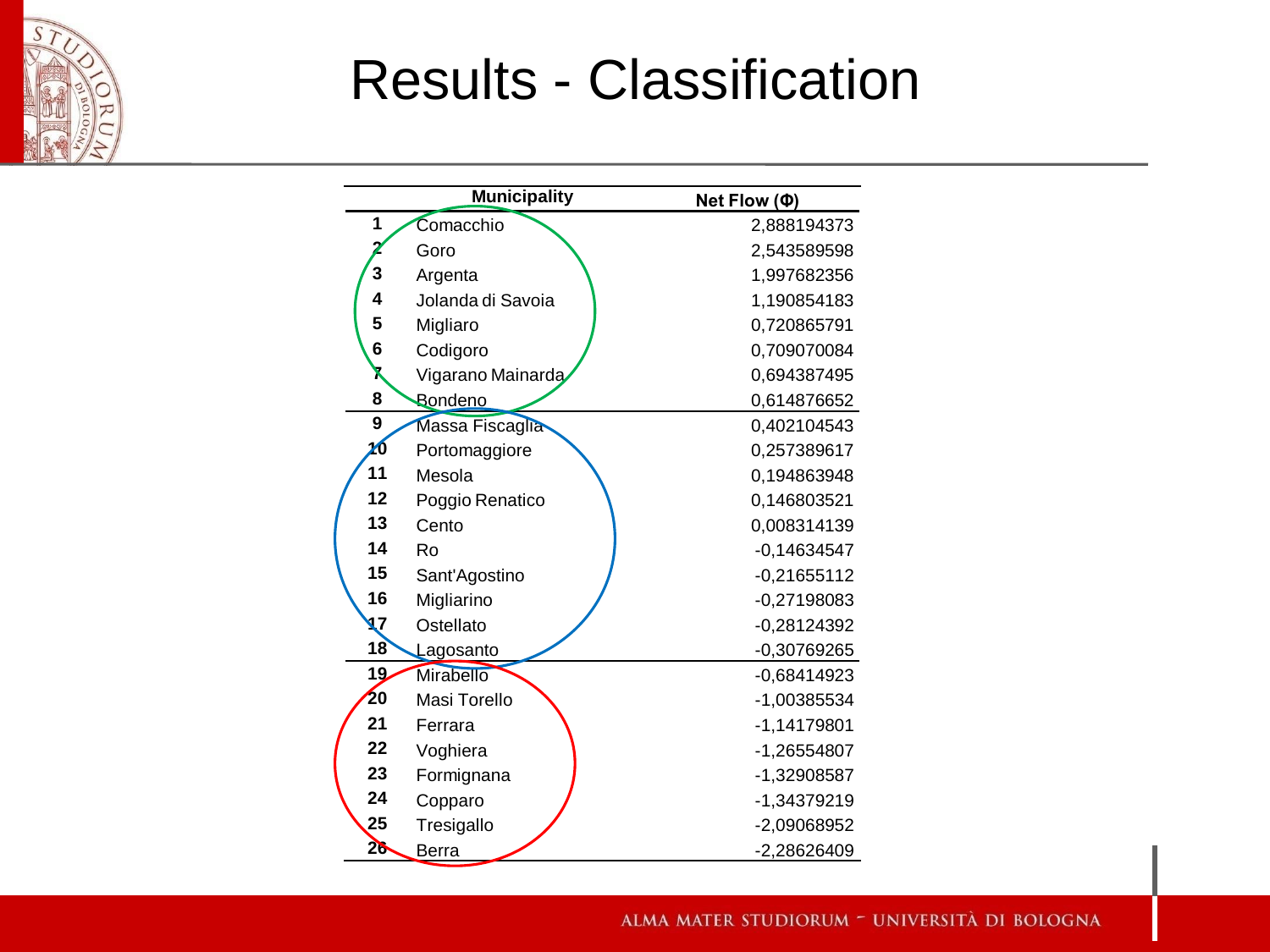

### Results - Classification

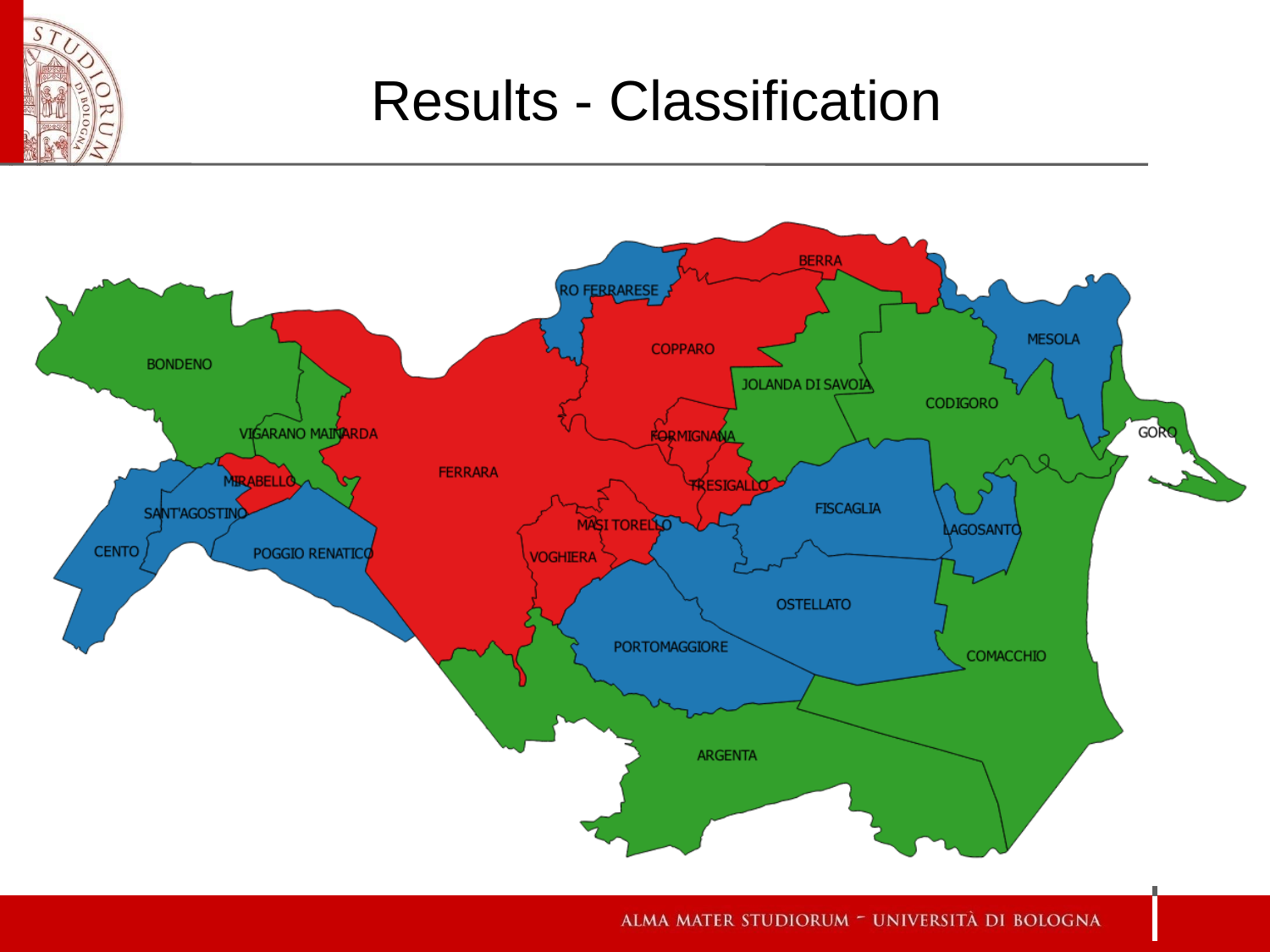

### Results - Classification

**Comacchio, Argenta** : foreigner visitors, hotels and similar establishments, number of active enterprises food services activities

**Goro:** number of farms with other gainful agricultural activities

**Jolanda di Savoia:** PDO and/o PGI farms

**Migliaro:** organic agricultural area

**Codigoro:** Italian visitors, holiday and shortstay accommodation, camping grounds, recreational parks

#### **Vigarano Mainarda and Bondeno:**

irrigated area from natural and artificial basins

**Formignana:** no hotels or similar establishments

**Copparo:** agricultural farms with other gainful activities such as agritourism, recreational and social activities, initial processing of agricultural products, or agricultural area of PDO and/or PGI farms

**Tresigallo:** no wooded area

**Berra:** no organic agricultural area, hotels or similar establishment and any kind of accommodation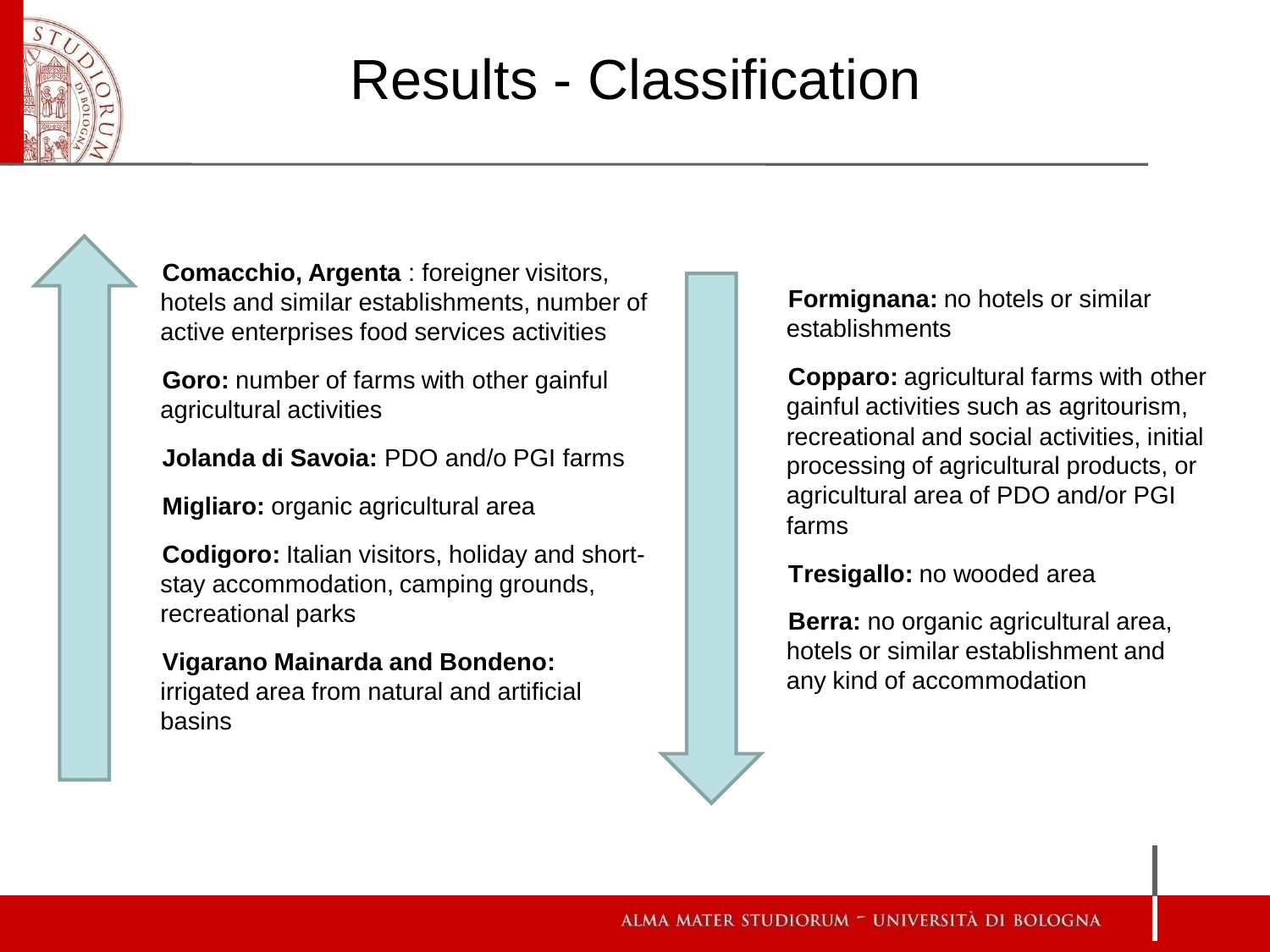

### **Conclusions**

- In the present study we developed a framework for **evaluating the provision of ES in a landscape** (26 municipalities).
- Results show a priority in provisioning and almost all cultural ecosystem services, and a greater diversity of the provision of regulating and supporting services.
- A key challenge is determining **how to manage multiple ES** across landscapes.
- There are many gaps in ecosystem service metrics and indicators available at **municipality level**. The indicators available for most ecosystem services are insufficient to evaluate the quality and quantity of benefits provided.
- This evaluation identified ES that are more enhanced and can also support the **characterization of agricultural lands** in terms of the provision of multiple ES and the maintenance and enhancement of biodiversity.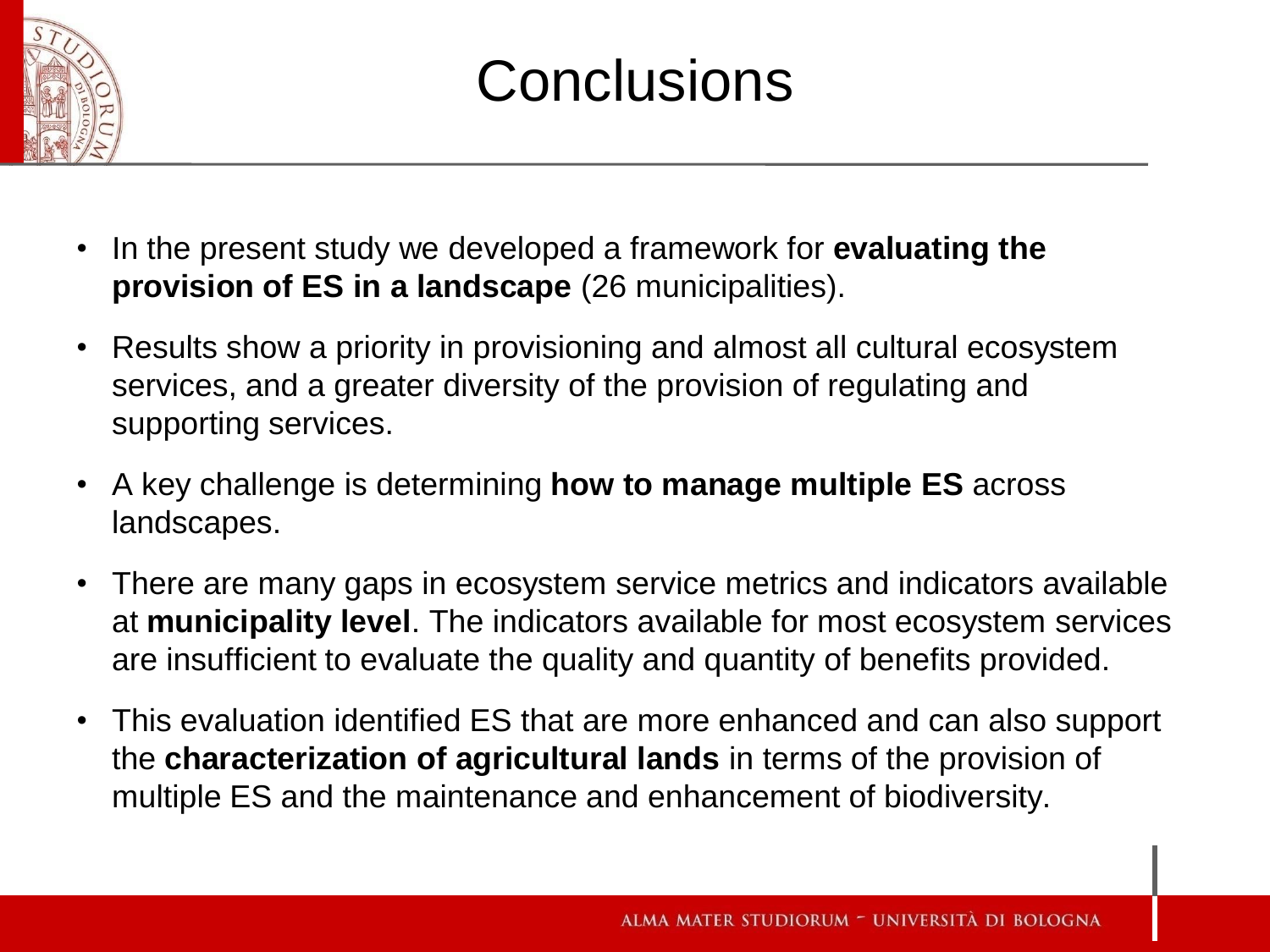

At a next stage, the model will be used to simulate alternative scenarios, based on the future agricultural policies that can affect the supply or demand of ES.

- **CAP reform scenario**, presenting the new programming period affecting landscape structure and behaviors related to ES:
	- post-2013 measures such as agri-environmental payments to improve ES,
	- mechanisms that can affect landscape management, such as, water policies and nature conservation; and
	- other mechanisms promoting demand for ES, such as rural tourism.